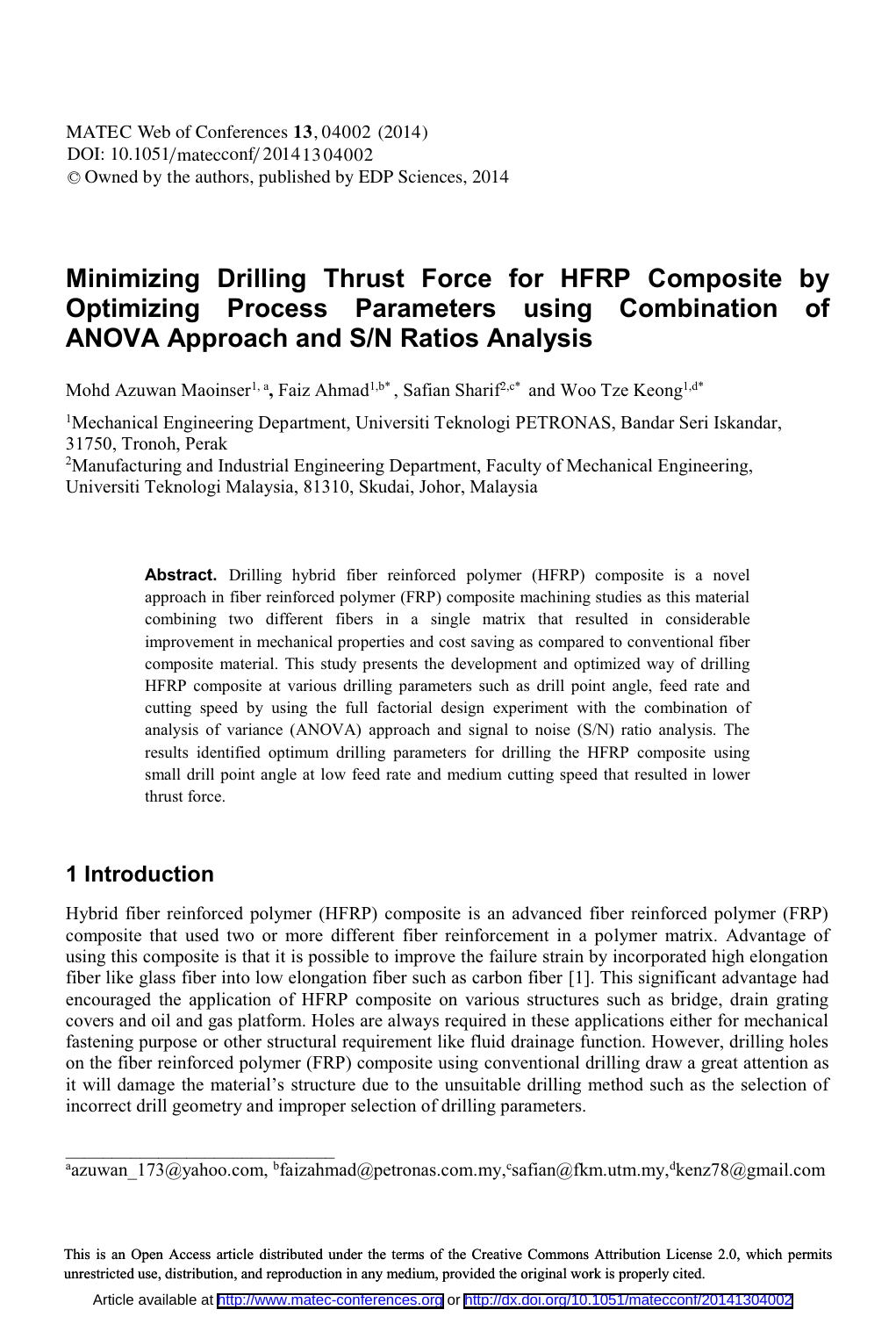#### MATEC Web of Conferences

Abrão *et al.* [2] have studied the effect of the cutting tool geometry and material on the thrust force and delamination produced when drilling a glass fiber reinforced epoxy composite. They concluded that "Brad and Spur" carbide drill with two cutting edges provide the lowest thrust force that is responsible for the least damage on the composite laminate. Durão *et al.* [3] did a comparative study on different drill point geometry and feed rate for drilling carbon fiber reinforced laminates. The used of 120° drill point geometry had produced the minimum delamination factor  $(F_d)$  when drilling the composite at higher feed rate. Heisel *et al.* [4] investigated the influence of a drill tool at increased cutting speed on machining forces and drill hole quality (delamination, fraying and burr formation) of carbon fiber reinforced polymer (CFRP) composite. Their assessment shows that the quality of holes at entrance is best when using point angle >180°, while it is poor at the exit.

In FRP composite drilling study, thrust force may or may not influence the delamination occur at the drilled holes area. Khashaba [5] have studied the relationship between the thrust force and delamination in drilling glass fiber reinforced (GFR)-thermoset composites. He concluded that the delamination increased with increasing thrust force. On the other hand, Abrão *et al.* [2] found out that the relationship between thrust force and delamination is not a straightforward as he studied the effect of the cutting tool geometry on thrust force and delamination when drilling glass fiber reinforced plastic composites.

The research conduct on [2-5] were mostly related to drilling the conventional FRP composite materials like glass fiber reinforced polymer (GFRP) composite or carbon fiber reinforced polymer (CFRP) composite using various drill point angle, cutting speed and feed rate. None of them have studied on the drilling of hybrid fiber reinforced polymer (HFRP) composite. Therefore, the objective of this study is to optimize the drilling parameters for drilling holes in HFRP composite through thrust force minimization using full factorial design experiment with the aid of analysis of variance (ANOVA) and signal to noise (S/N) ratio analysis.

## **2 Experimental Methodologies**

### **2.1 Fabrication of HFRP Composite**

In this study, hybrid fiber reinforced polymer (HFRP) composite was fabricated using the vacuum infusion molding (VIM) technique. Vacuum infusion or VI (a.k.a. VARTM, VM, RIFT and  $SCRIMP^{TM}$ ) has the ability to reduce costs by increasing predictability and ultimately achieving consistent production [6]. The consistent production of HFRP composite is very important in this study to ensure the damage observed after drilling work is not influenced by the manufacturing flaws. Fig. 1 shows the setup of VIM technique used to fabricate the HFRP composite.



**Figure 1.** Vacuum infusion molding (VIM) setup used to fabricate HFRP composite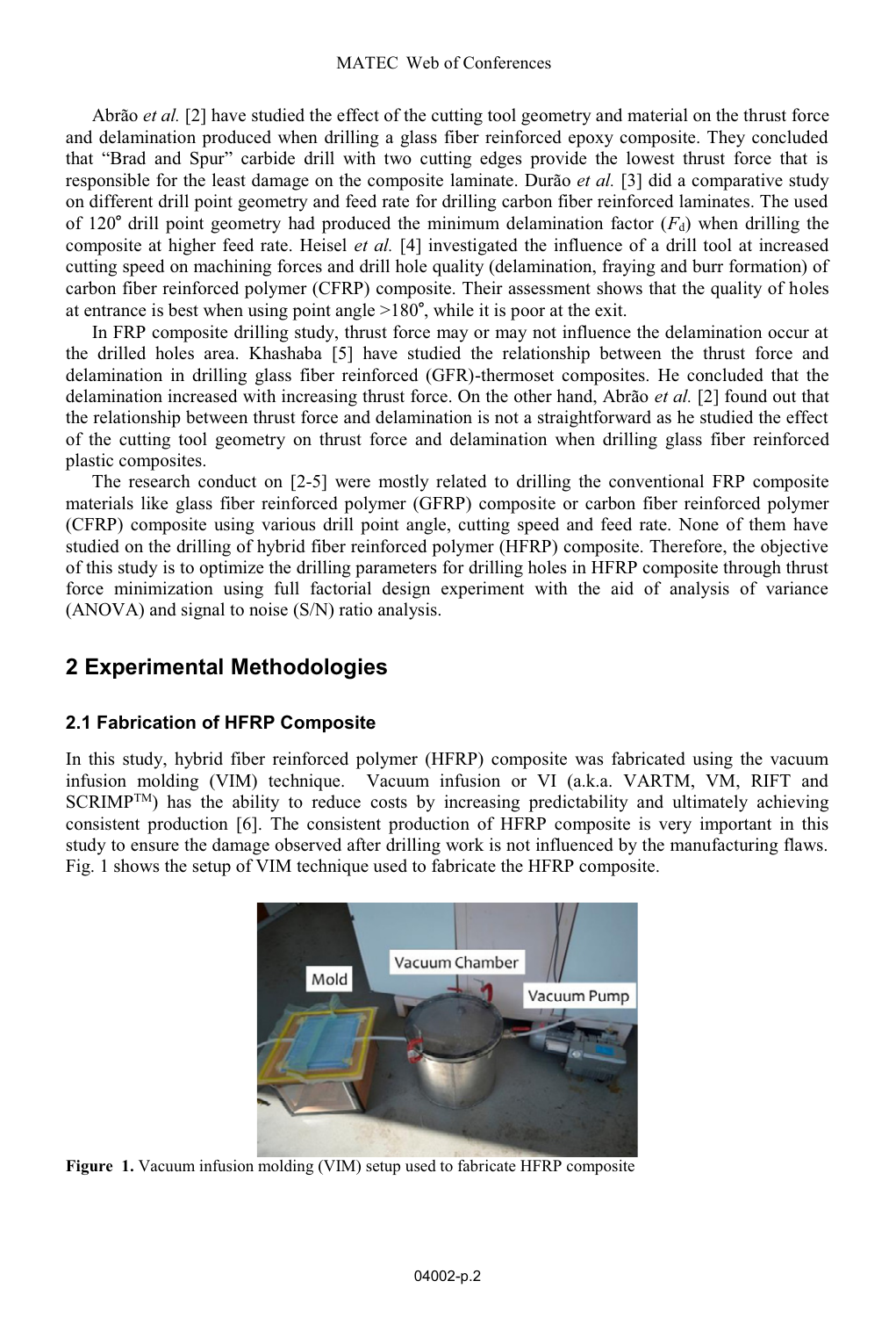The used of vacuum infusion molding (VIM) technique together with the stacking sequence of  $[(0/90)_{c}(0/90)_{g}(0/90)_{g}(0/90)_{g}(0/90)_{c}]_{4s}$  resulted in 45% fiber volume fraction (FVF) of HFRP composite. Epoxy resin (infusion grade) is used as the polymer matrix to incorporate the glass fiber and carbon fiber that was pressurized in -95 kPa vacuum pressures and post cure in the oven at 90°C for two hours. This laminates was tested according to ASTM standard method for its physical and mechanical properties as shown in Table 1.

| <b>ASTM Standard</b> | Properties Test                |      |  |
|----------------------|--------------------------------|------|--|
| $ASTM D 0792 - 00$   | Density $\lceil g/cm^3 \rceil$ | 1.66 |  |
| $ASTM D 3173 - 00$   | Fiber Volume Fraction [%]      | 45   |  |
| $ASTM D 3039 - 00$   | Tensile Strength [MPa]         | 419  |  |
| $ASTM D 2344 - 00$   | ILSS [MPa]                     | 62   |  |
| $ASTM D 0790 - 03$   | Flexural Strength [MPa]        | 246  |  |

**Table 1** Physical and mechanical properties of HFRP composite laminates

### **2.2 Drilling of HFRP Composite**

The study on drilling HFRP composite laminates is considered as a novel approach in composites drilling area when no significant study was found in the literature research. Thus, various drill point angle, cutting speed and feed rate which considered as a fundamental way in drilling process are used to accomplish the objective of this study. Computer numerical control (CNC) Mazak Variaxis 630-5X with 30 kW power and a maximum spindle speed of 25000 rpm is used to drill the HFRP composite at various drilling parameters. Table 2 shows the drilling parameters used to drill the HFRP composite in this study.

| Level | Drill Point Angle [°] | <b>TWORK A</b> DIMINING DWIGHTOWN WOOG TO GIME THE THE COMPOSITO IN THIS STRONG<br>Cutting Speed [m/min] | Feed Rate [mm/rev] |
|-------|-----------------------|----------------------------------------------------------------------------------------------------------|--------------------|
|       |                       |                                                                                                          | .02                |
|       |                       | 06                                                                                                       | 9.06               |
|       |                       |                                                                                                          |                    |

**Table 2** Drilling parameters used to drill the HFRP composite in this study

Recently, solid carbide drill is used as a substitute polycrystalline diamond (PCD) drill and high speed steel (HSS) drill in FRP composite drilling study. It is due to the ability of this tool to overcome the immediate deformation resulted from increasing cutting force and cutting temperature during drilling [7]. In this study, K200 solid carbide twist drill is used to drill the HFRP composite. As the drill point of this drill is varied to three different angles, the other drill geometry such as helix angle, chisel edge angle, web thickness and diameter is kept constant as shown in Table 3.

|  |  | Table 3 Specifications of drill bit used to drill the HFRP composite in this study |  |
|--|--|------------------------------------------------------------------------------------|--|
|  |  |                                                                                    |  |

| Drill point angle (°)   | 85, 118, 135        |
|-------------------------|---------------------|
| Material                | K 200 Solid Carbide |
| Diameter (mm)           |                     |
| Helix Angle $(°)$       | 25                  |
| Chisel edge angle $(°)$ | 143                 |
| Web thickness (mm)      | 0.63                |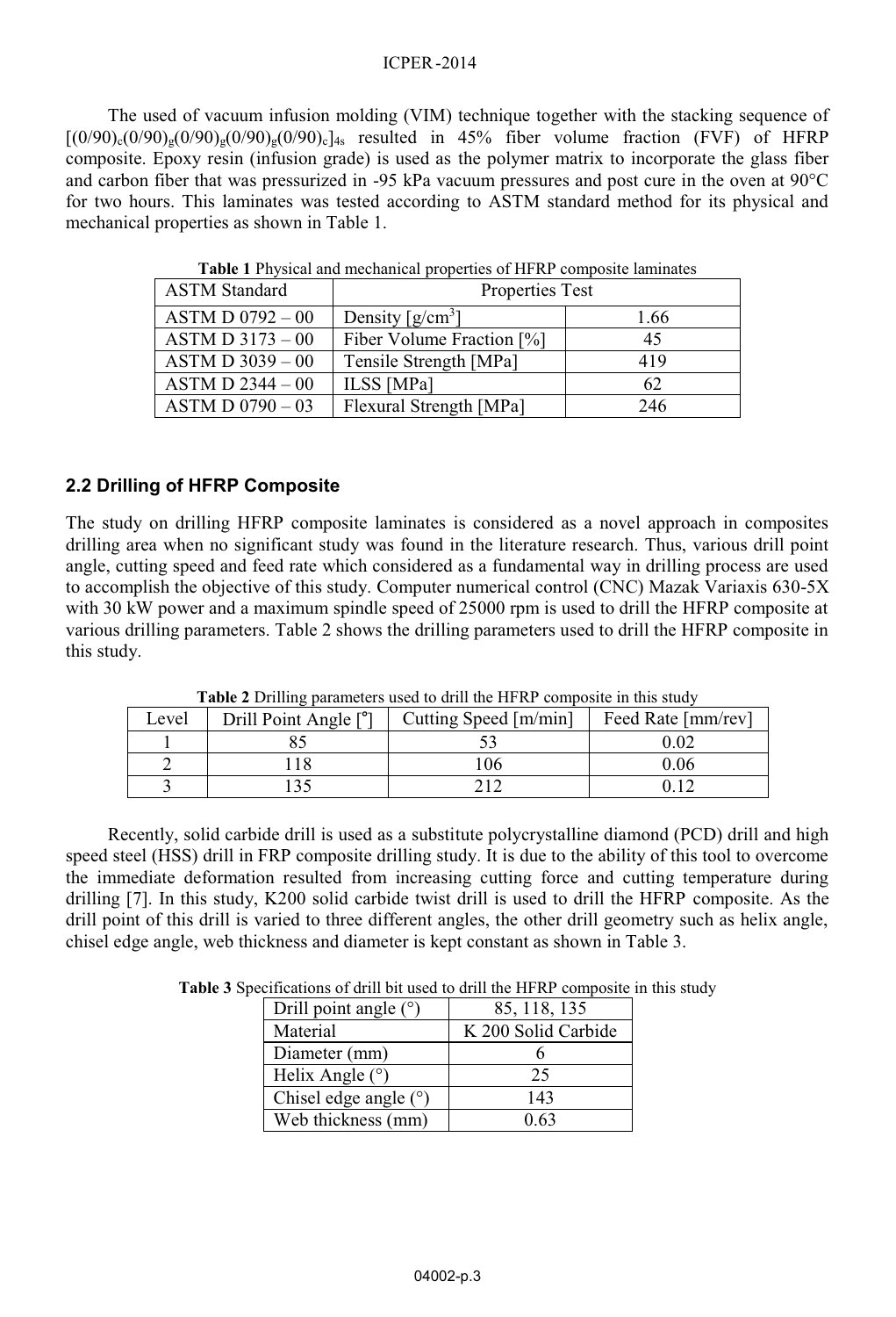### **2.3 Measurement on Thrust Force of Drilling HFRP composite**

Fig. 2 shows how the Piezoelectric Dynamometer 9257B was set up to measure the thrust force in drilling HFRP composite. It was connected to multichannel amplifier 9017B and computer for data acquisition and processing. In fact, this dynamometer was purposely designed for measuring the turning force. However, it has been modified so that the thrust force of drilling HFRP composite laminates can be measured. The modification of this dynamometer included the replacement of the tool holder for turning force measurement with the attachment of two aluminum plate where HFRP composite sample was put between it. These aluminum plates was also act as back-up plate where five holes with 10 mm diameter so that the drill allows for larger critical thrust force where larger feed rate can be operated without delamination damage [8]. Fig. 3 shows the modification of the dynamometer 9257B.



**Figure 2** Thrust force evaluation setup in drilling HFRP composite



**Figure 3** Modification of Dynamometer 9257B

### **2.4 Design of Experiments**

In this study, full factorial design experiments is used to find the optimization of drilling HFRP composites based on thrust force and delamination factor analysis. As mentioned earlier in Table 2, three levels of each drilling parameters (drill point angle, cutting speed and feed rate) are used in this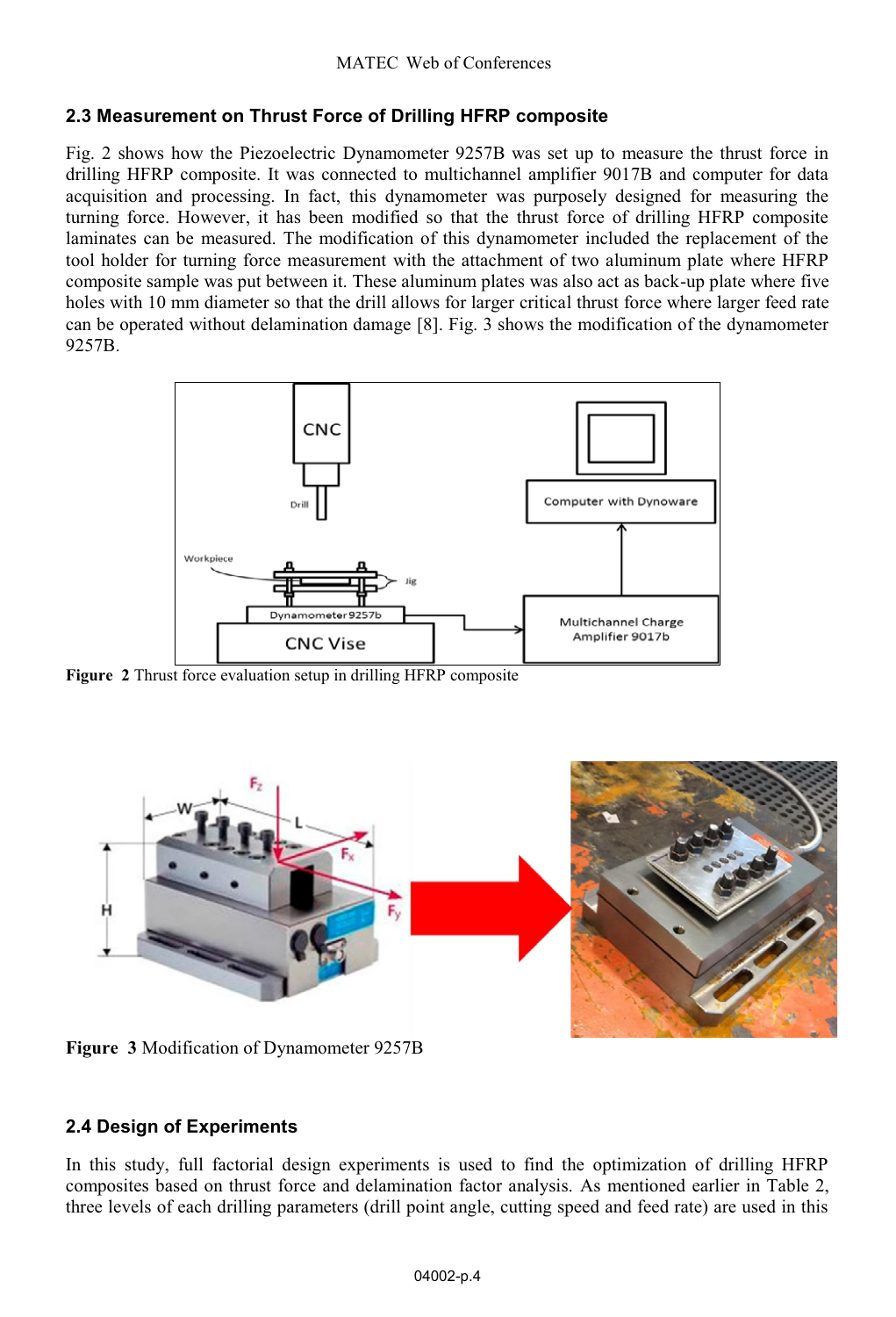#### ICPER -2014

study. Each level is replicated five times where average value of these five readings is taken for the accuracy of the data.

The experimental result of this study is transformed into the signal to noise (S/N) ratio analysis. This combination between full factorial design experiment and S/N ratio analysis was employed from Mohan *et al.* [9] . The used of the S/N ratio analysis recommended by Taguchi is to measure the quality characteristics that deviated from the desired results where greater S/N ratio corresponds to the better quality characteristics regardless of the category of quality characteristics [10]. There are three categories of the quality characteristics in the analysis of S/N ratio, i.e. the-lower-the-better, thehigher-the-better, and the-nominal-the-better. The following equations (Eq. 2, Eq. 3 and Eq. 4) show the three categories of S/N ratio analysis.

Nominal is the best characteristic:

$$
\frac{S}{N} = 10 \log \frac{\bar{y}}{s_y^2}
$$
 (2)

Smaller is the better characteristic:

$$
\frac{S}{N} = -10\log\frac{1}{n}(\Sigma y^2)
$$
\n(3)

Larger the better characteristic:

$$
\frac{S}{N} = -\log \frac{1}{n} \left( \Sigma \frac{1}{y^2} \right) \tag{4}
$$

where  $\bar{y}$  is the average of the observed data,  $s_y^2$  the variation of y, *n* the number observations, and *y* is the observed data. Since the response (thrust force) in this study should be minimized in order to achieve the optimization of the drilling parameters, smaller is the better characteristics (Eq. 3) is chosen to meet this objective [11].

### **3 Results and Discussion**

#### **3.1 Effect of drill point angle on thrust force**

In this study, analysis of variance (ANOVA) is used to analyze which factors has influenced on the thrust force when drilling HFRP composite at various drilling parameters (drill point angle, cutting speed and feed rate). Table 4 and 5 indicate that feed rate and drill point angle has the significant influence on the drilling thrust following by the cutting speed. In fact, this significant influence are proven in Fig. 5 as it shows a large gradient slope of the feed rate and drill point angle in main effect plots for S/N ratios. Furthermore, this figure shows that it is possible to achieve minimum thrust force by drilling the HFRP composite at low feed rate (0.02 mm/rev), small drill point angle (85°) and medium cutting speed (106 m/min).

| <b>Source</b>         | DF | Seq SS | Adj SS | Adj MS  | F      | P     |
|-----------------------|----|--------|--------|---------|--------|-------|
| Point Angle $(°)$     |    | 185.65 | 185.65 | 92.8238 | 103.95 | 0.000 |
| Cutting Speed (m/min) |    | 13.46  | 13.46  | 6.7277  | 7.53   | 0.004 |
| Feed Rate (mm/rev)    |    | 177.78 | 177.78 | 88.8907 | 99.55  | 0.000 |
| <b>Residual Error</b> | 20 | 17.86  | 17.86  | 0.8929  |        |       |
| <b>Total</b>          | 26 | 394.74 |        |         |        |       |

**Table 4** Analysis of variance (ANOVA) for SN ratios (thrust force)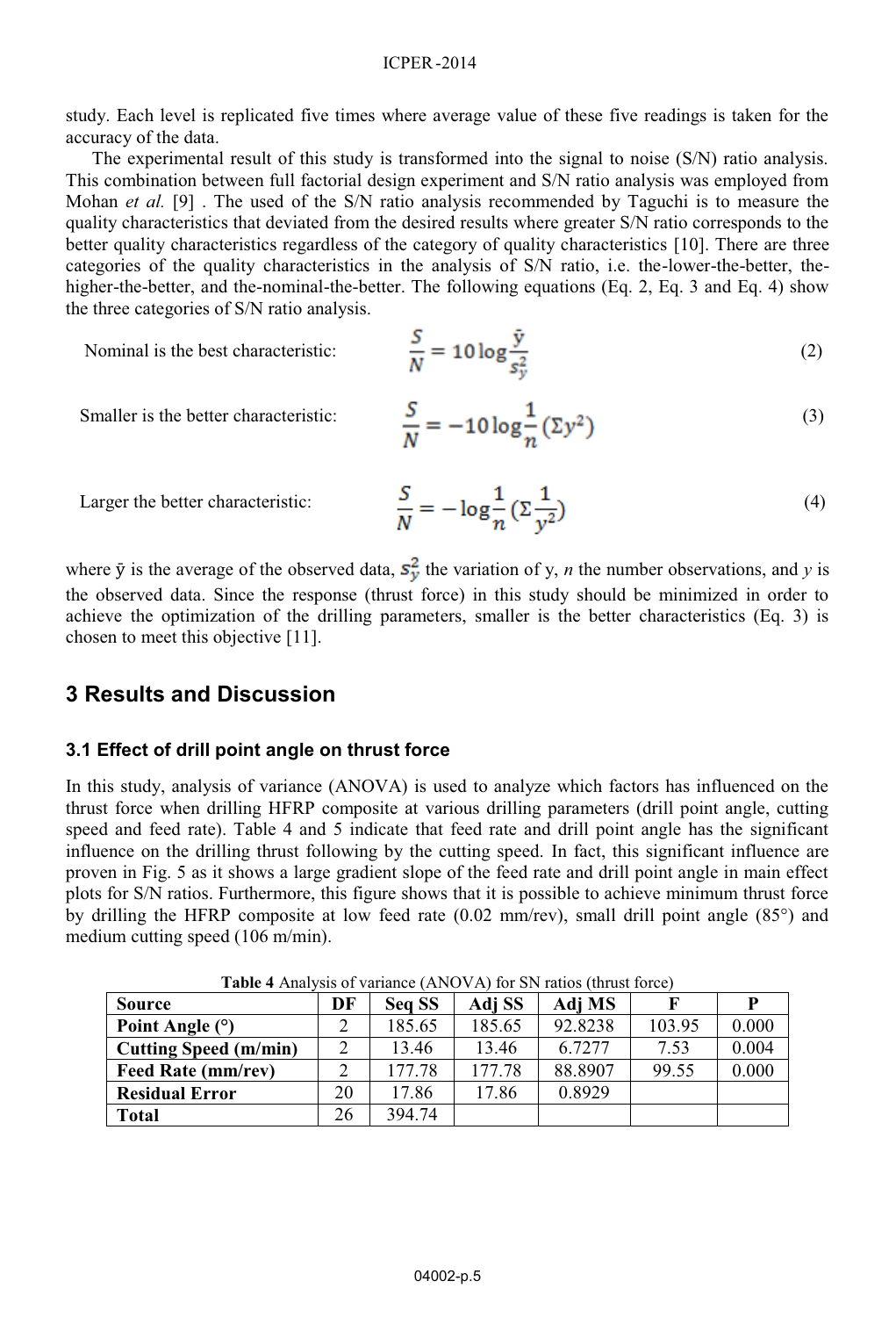#### MATEC Web of Conferences

| <b>Twore</b> creopense there for signal to holde (b/1) ratios simally to oction (thrust force) |                 |                       |                           |  |  |  |
|------------------------------------------------------------------------------------------------|-----------------|-----------------------|---------------------------|--|--|--|
| Level                                                                                          | Point Angle (°) | Cutting Speed (m/min) | <b>Feed Rate (mm/rev)</b> |  |  |  |
|                                                                                                | $-19.23$        | $-23.88$              | $-19.45$                  |  |  |  |
|                                                                                                | $-24.19$        | $-22.26$              | $-23.61$                  |  |  |  |
|                                                                                                | $-25.25$        | $-22.53$              | $-25.61$                  |  |  |  |
| <b>Delta</b>                                                                                   | 6.01            | 1.61                  | 6.16                      |  |  |  |
| Rank                                                                                           |                 |                       |                           |  |  |  |

**Table 5** Response table for signal to noise (S/N) ratios smaller is better (thrust force)



**Figure 4.** Main effects plote for SN ratios (thrust force)

The reduction of thrust force by using the low feed rate and small drill point angle is observed in contour plot graph (Fig. 5). This graph shows that drilling HFRP composite at 0.02 mm/rev feed rate and 85° drill point angle resulted in lowest range of thrust force  $(5 - 10 \text{ N})$ . In fact, the thrust force applied during drilling HFRP composite is assumed not affecting its structure with tensile strength of 419 MPa and flexural strength of 246 MPa.



**Figure 5** Contour plot of thrust force vs drill point angle, feed rate